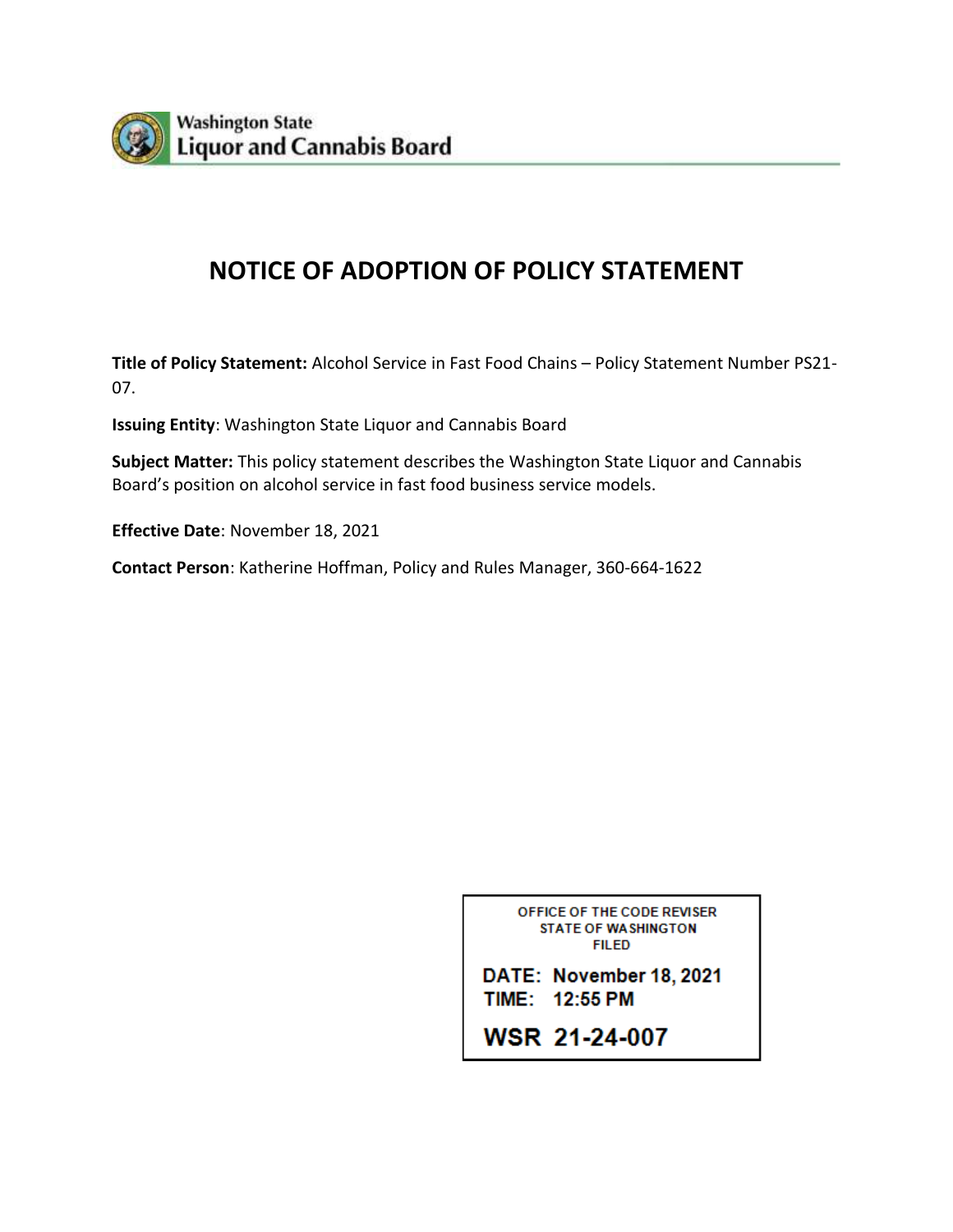

# **Policy Statement**

| Title:                                   | Alcohol Service in Fast Food Chains                          | Number: PS21-07 |
|------------------------------------------|--------------------------------------------------------------|-----------------|
|                                          | <b>Reference: RCW 66.04.010</b>                              |                 |
|                                          | RCW 66.24.320                                                |                 |
|                                          | RCW 66.24.350                                                |                 |
|                                          | RCW 66.24.354                                                |                 |
|                                          | RCW 66.24.410                                                |                 |
|                                          | WAC 314-02-010                                               |                 |
|                                          | WAC 314-02-035                                               |                 |
|                                          | WAC 314-02-045                                               |                 |
|                                          | WAC 314-02-065                                               |                 |
| Contact:                                 | Katherine Hoffman, Policy and Rules Manager, WSLCB           |                 |
| Phone:                                   | 360-664-1622                                                 |                 |
| Email:                                   | katherine.hoffman@lcb.wa.gov                                 |                 |
| <b>Effective Date: November 18, 2021</b> |                                                              |                 |
| <b>Approved By:</b>                      | Justin Nordhorn, Director Policy and External Affairs, WSLCB |                 |

#### **RCW 34.05.230 – [Interpretive and policy statements](https://app.leg.wa.gov/rcw/default.aspx?cite=34.05.230)**

(1) An agency is encouraged to advise the public of its current opinions, approaches, and likely courses of action by means of interpretive or policy statements. Current interpretive and policy statements are advisory only. To better inform the public, an agency is encouraged to convert long-standing interpretive and policy statements into rules.

#### **INTRODUCTION**

This policy statement describes the Washington State Liquor and Cannabis Board (WSLCB)'s position on alcohol service in fast food business service models.

This policy statement supersedes and replaces previous agency guidance concerning this topic.

#### **POLICY STATEMENT**

The WSLCB will not issue liquor licenses to fast food restaurants as defined in this policy statement based on a number of public safety concerns, including but not limited to increased youth access to alcohol products, increased outlet density, and lack of interaction with customers to monitor alcohol sales and consumption.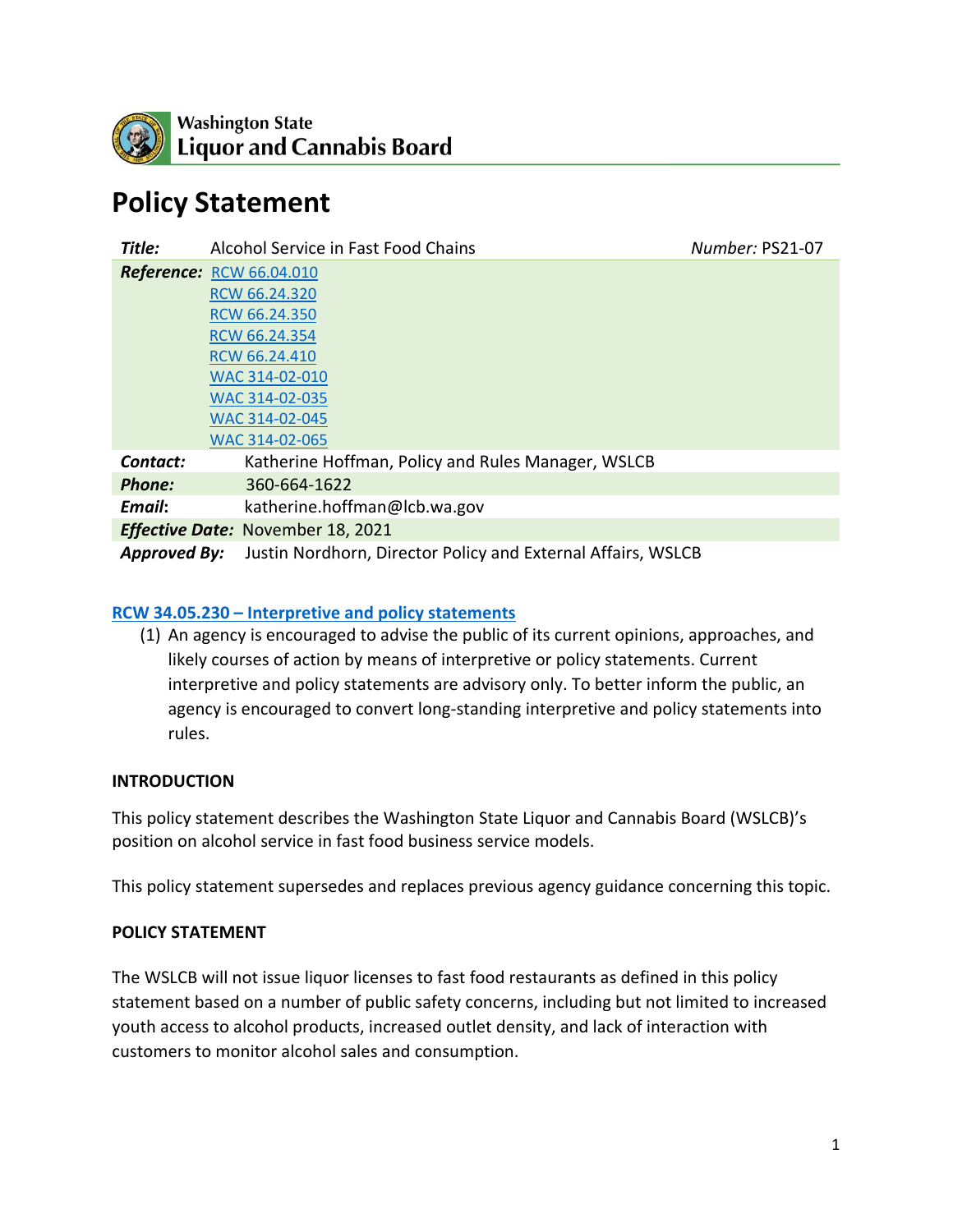#### **BACKGROUND**

In the past, WSLCB has issued a very small number of alcohol licenses to businesses that could be considered fast food restaurants. However, these licenses have not been renewed for a variety of reasons, including sales to minors, and unresolved concerns regarding the lack of interaction between counter staff and patrons once an order has been placed and received.

WSLCB continues to receive a small number applications for liquor licenses at fast food restaurants. This policy statement describes the agency's position on alcohol service in fast food restaurants.

#### **AUTHORITY**

**RCW 66.04.010** defines a variety of terms related to the regulation of alcohol.

**RCW 66.24.320** describes the beer and/or wine liquor license type, including fees and other requirements.

**RCW 66.24.350** describes the snack bar license type, including fees and other requirements.

**RCW 66.24.354** describes a beer and wine retailer's license that may be combined only with the on-premises licenses described in either RCW 66.24.320 or 66.24.330. The combined license permits the sale of beer and wine for consumption off the premises.

**RCW 66.24.410** describes liquor by the drink, spirits, beer, and wine restaurant licenses, liquor by the bottle for hotel or club guests, the soju endorsement, and when unconsumed liquor can be removed from a licensed premise.

**WAC 314-02-010** defines, among other things, "minimum food service" and "snack food."

**WAC 314-02-035** describes food requirements for licensed spirits, beer, and wine restaurants.

**WAC 314-02-045** describes the beer and/or wine restaurant license.

**WAC 314-02-065** describes the snack bar license.

#### **ANALYSIS**

WSLCB has established rules based on statute to implement requirements to obtain a beer or wine restaurant or snack bar license. For example, a beer or wine restaurant license allows for service of beer by the bottle or tap for on premise consumption as long as the "minimum food service" is offered. Minimum food service is defined WAC 314-02-010(14), and means the provision of foods such as sandwiches, salad, soup pizza, hamburgers and fry orders. Similarly, a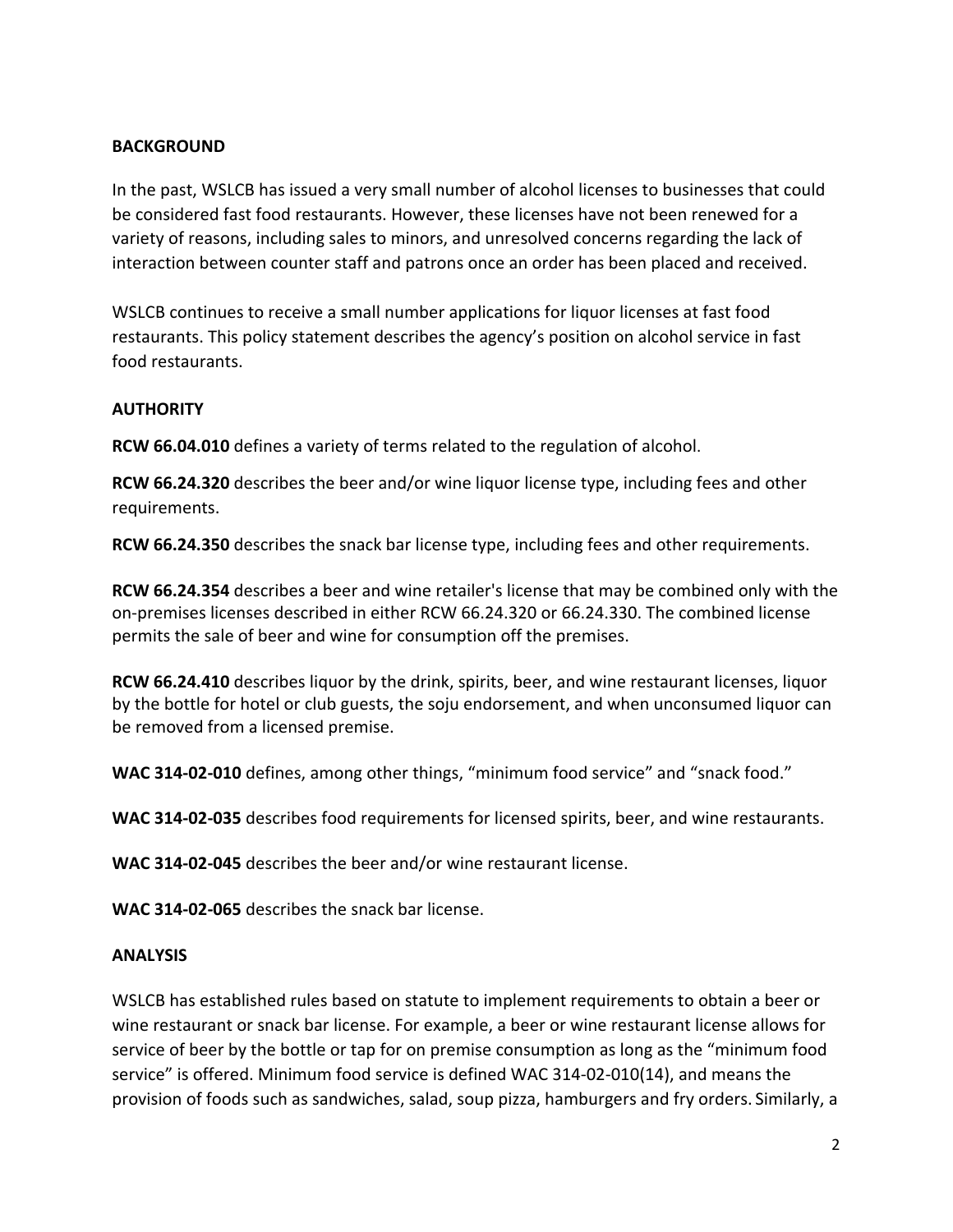snack bar license allows a licensee to serve beer by the opened bottle or can for on premise consumption<sup>[1](#page-3-0)</sup> as long as the licensee serves" items such as peanuts, popcorn, and chips."<sup>[2](#page-3-1)</sup>

These requirements make it possible for a variety of applicants to qualify for a license to serve alcohol. However, rules have not been established for alcohol service in businesses that could be considered "fast food" or quick service models, and the focus here is not whether an applicant meets food service requirements but whether "fast food" or quick service business models increase public safety concerns.

"Fast food" business models may not be suitable for alcohol service for a variety of reasons. For example, in a "fast food" restaurant, food and beverages are quickly prepared or pre-prepared, and contact with a consumer ends once food and beverages have crossed the counter separating restaurant staff and the consumer. As a result, the ability for restaurant staff to monitor alcohol consumption is reduced and in some instances, may not be possible. Additionally, quick service business models may be, and often are located near or within proximity of a public school, a private school, a church, a public college or public university. Even though WAC 314-07-065(9) provides that the Board may not issue a license if it receives an objection from a public school within five hundred feed of a proposed business, the agency is concerned that increasing alcohol outlet density in areas where minors will be present does not align with its commitment and stated goal of ensuring the highest level of public safety. The reasoning supporting this position is discussed below.

To more fully define and explore the differences in business models between "fast food" and other types of restaurants, examine public safety concerns, and explore contextual factors, WSLCB offers the following analysis.

## *Comparing "Fast Food" and "Full Service" Restaurants*

Fast food is generally defined as "food that can be prepared quickly and easily and is sold in restaurants and snack bars as a quick meal or to be taken out"<sup>[3](#page-3-2)</sup> and is ordered from a counter or if in a vehicle, from an outdoor kiosk or a drive-thru window. Typically, this is the only contact and interaction a patron may have with fast food restaurant staff. Fast food chains often offer drive through sales, tend to have lower staff ratios, and often serve places where persons under twenty-one gather after school or sporting events. The fast food workforce generally consists of younger individuals, allowing persons to be employed at 16 years of age within certain parameters and criteria established by Washington State Department of Labor and Industries. Statute provides, and WSLCB rule reflects that employees aged 16 – 17 are not

<span id="page-3-0"></span> <sup>1</sup> WAC 314-02-065

<span id="page-3-1"></span><sup>2</sup> WAC 314-02-010(18)

<span id="page-3-2"></span><sup>3</sup> https://www.google.com/search?q=definition+of+fast+food&rlz=1C1CHZL\_enUS868US868&oq=definition+of+fast+food&aqs=chrome..69i57j0 i457i512j0i512l3j0i22i30l5.4584j1j4&sourceid=chrome&ie=UTF-8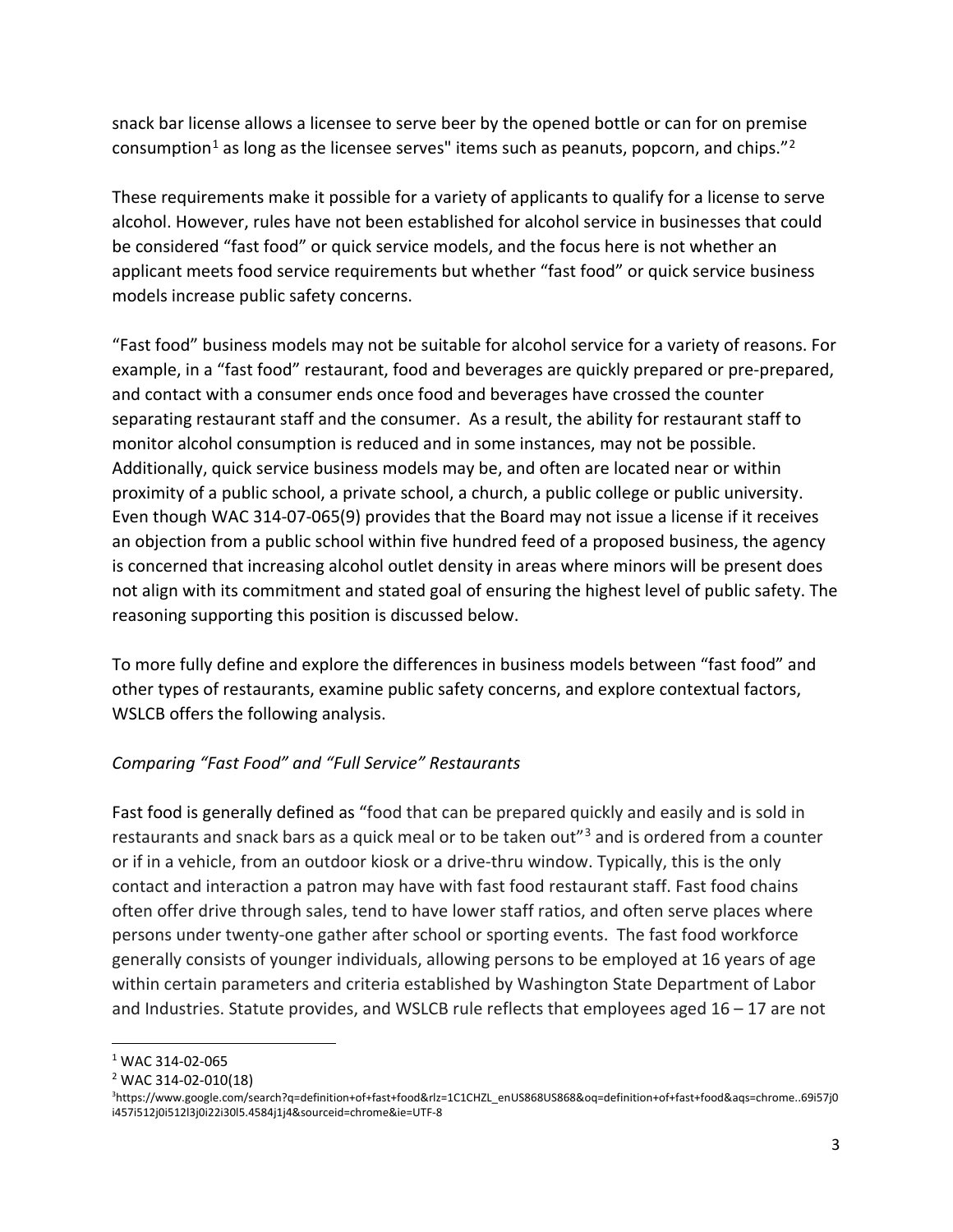allowed to serve alcohol or receive an alcohol server permit. WSLCB rule also provides that employees aged 18 – 20 are required to be supervised by a person aged 21 or older. Examples of fast food restaurants are chains such as McDonalds, Jack in the Box, and Arby's. One data set notes that Washington State hosts 251 McDonald's restaurants, or approximately 4.26 McDonald's restaurants for every 100,000 Washingtonians.<sup>[4](#page-4-0)</sup>

In contrast, a "full service" restaurant generally contemplates casual or formal dining with table service and a longer stay at a restaurant. Food and beverages are ordered from a menu at the table and delivered to the table. Servers are assigned to tables, which gives an opportunity to monitor the number of alcohol drinks consumed and potential over intoxication. Consistent with statute and rule, products such as beer, wine, or soju may be served by trained alcohol server staff aged 21 and over, and opened bottles of such products may be recorked or sealed for patrons to take away. These practices allow for alcohol consumption to be monitored. Examples of full service dining restaurants are chains such as Applebee's, Red Robin, and Olive Garden. There are 41 Applebee's restaurants in Washington State, meaning that there are substantially fewer than Applebee's restaurants than there are McDonald's restaurants.

#### *Public Health and Prevention, Enforcement and Education Perspectives*

Prevention literature provides that alcohol outlet oversaturation can have disastrous public health consequences.<sup>[5](#page-4-1)</sup> Even though studies directly assessing the control of outlet density as a means of controlling excessive alcohol consumption and related harms do not exist, assessments of related phenomena are indicative. To that end, most studies found that greater outlet density was associated with increased alcohol consumption and related harms, including medical harms, injury, crime, and violence.<sup>[6](#page-4-2)[7](#page-4-3)[8](#page-4-4)</sup> Children and teens are frequent patrons of fast food restaurants (the latter often in groups), and these are often located near schools. Beyond that, normalization of alcohol use is linked to reduced perceptions of harm and thus increased youth use. Having alcohol seen and available in these everyday spaces could contribute to normalization. Additionally, many fast food restaurants operate at times as a places of play with play equipment catering to small children, potentially increasing exposure to the presence of alcohol. Increased outlet density could increase the need for additional enforcement staff.

Further, frequent and widespread exposure to fast-food marketing increases young people's preferences for, and consumption of, fast food. Fast-food represents 40% of all food and beverage marketing expenditures targeted at children and teens (aged 2-17). Using 2019 Nielsen data, the study found that children aged 2-5 viewed an average of 830 TV ads for fast

<span id="page-4-0"></span> <sup>4</sup> [Payday Lenders vs. McDonald's \(csun.edu\)](https://www.csun.edu/%7Esg4002/research/mcdonalds_by_state.htm)

<span id="page-4-1"></span><sup>5</sup> Campbell CA, Hahn RA, Elder R, Brewer R, Chattopadhyay S, Fielding J, Naimi TS, Toomey T, Lawrence B, Middleton JC; Task Force on Community Preventive Services. The effectiveness of limiting alcohol outlet density as a means of reducing excessive alcohol consumption and alcohol-related harms. Am J Prev Med. 2009 Dec;37(6):556-69. doi: 10.1016/j.amepre.2009.09.028. PMID: 19944925.

<span id="page-4-2"></span><sup>6</sup> Gruenewald PJ, Remer L. Changes in outlet densities affect violence rates. Alcohol Clin Exp Res 2006;30(7):1184–93.

<span id="page-4-3"></span><sup>&</sup>lt;sup>7</sup> Markowitz S, Chatterji P, Kaestner R. Estimating the impact of alcohol policies on youth suicides. J Ment Health Policy Econ 2003;6(1):37-46

<span id="page-4-4"></span><sup>8</sup> Norstrom T. Outlet density and criminal violence in Norway, 1960–1995. J Stud Alcohol 2000;61(6):907–11.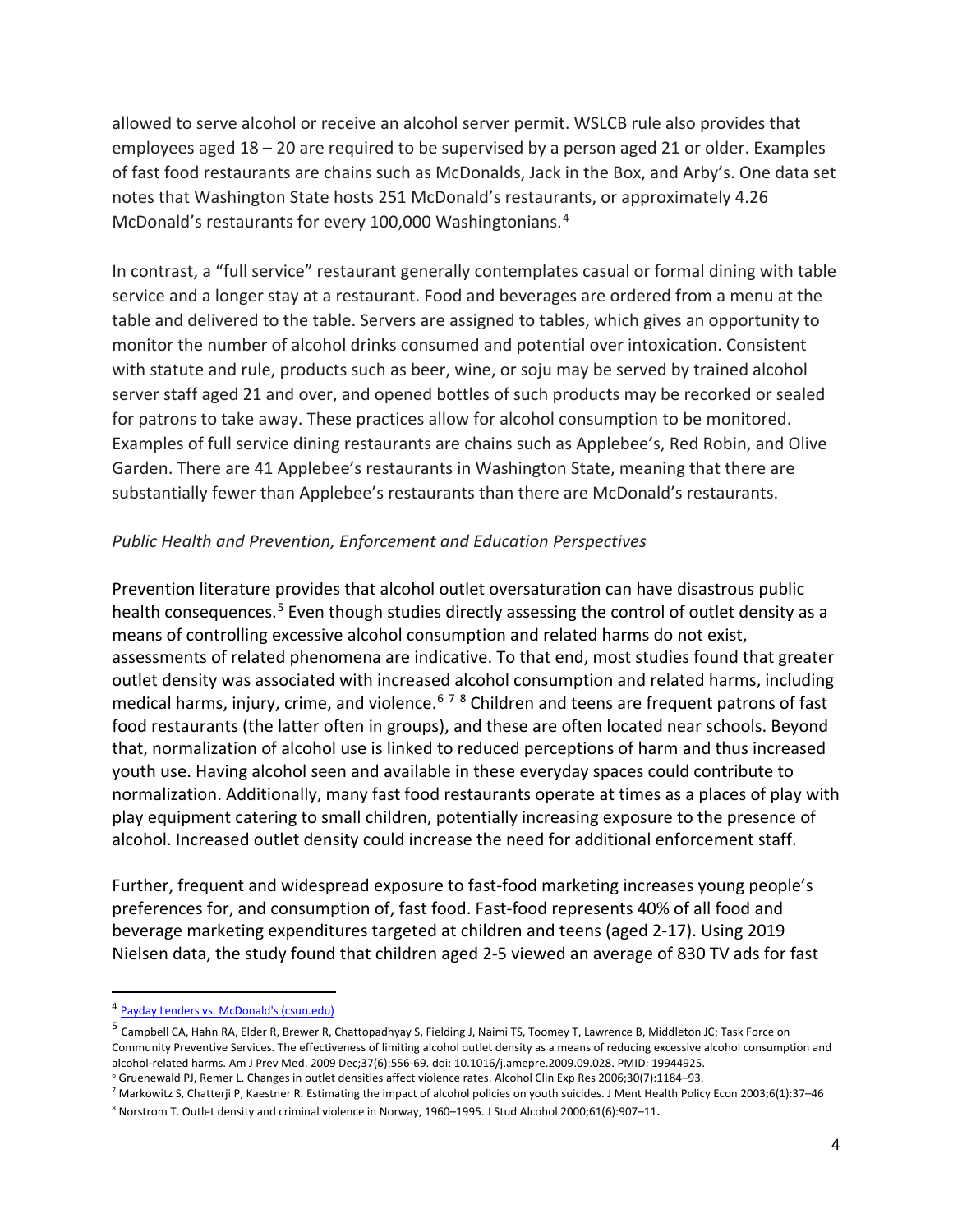food over the course of the year, while children aged 6-11 viewed 787 ads, and teens and tweens aged 12-17 viewed 775 ads.<sup>[9](#page-5-0)</sup> A 2021 report from UCONN Rudd Center for Food Policy & Obesity<sup>[10](#page-5-1)</sup> found that the fast food consumption by children and teens has increased over the past decade, and fast food advertising has played a role in that rise. And, even before that, a 2017 study<sup>[11](#page-5-2)</sup> found that in social media applications, 84% of the food marketing is seen by adolescents. Of these, the most frequently promoted food category was fast food (58%) followed by sugar-sweetened beverages (13%), and candy/chocolate (13%). McDonald's Corporation advertising ranks the highest among most viewed by children and teens.<sup>[12](#page-5-3)</sup> For example, free breakfast was offered to students taking the ISAT, $^{13}$  $^{13}$  $^{13}$  and US marketing companies have developed strategies that focus exclusively on schools. The companies distribute text book covers, lesson plans, posters, bookmarks, and lunch menu posters to participating companies branded by advertisers such as McDonalds, Pepsi, Frito Lay, and others.[14](#page-5-5) Allowing alcohol service in these businesses may increase youth exposure to alcohol, and as noted above, could contribute to normalization.

From operational and regulatory perspectives, statute provides that persons under 18 cannot obtain mandatory alcohol server training (MAST). As a result, a fast food restaurant manager of at least 21 years of age would need to be working in the restaurant any time alcohol is served to supervise under aged employees. Additionally, patrons may be able to leave the restaurant with a disposable cup containing alcohol. Since many fast food restaurants are often located near easy access points of public thoroughfares, such as freeways and expressways, the possibility for impaired driving and associated harms could increase.

Finally, with respect to outlet density concerns, excessive alcohol consumption, including both binge drinking and heavy average daily alcohol consumption, is the third-leading cause of preventable death in the United States. The [CDC's Community Preventative Services Task Force](https://www.thecommunityguide.org/content/regulating-alcohol-outlet-density-prevents-excessive-alcohol-use)  [recommends use of regulatory action to](https://www.thecommunityguide.org/content/regulating-alcohol-outlet-density-prevents-excessive-alcohol-use) *limit* alcohol outlet density, on the basis of sufficient evidence of a positive association between outlet density and excessive alcohol consumption and related harms.

#### *Contextual Factors*

The effect that alcohol outlets have on excessive alcohol consumption and related harms could also be influenced by their location in communities. For example, high concentrations of alcohol outlets near schools, college communities, or military bases could encourage underage

<span id="page-5-0"></span> <sup>9</sup> https://today.uconn.edu/2021/06/rudd-center-new-study-finds-fast-food-companies-spending-more-on-advertising-disproportionatelytargeting-black-and-latino-youth/#

<span id="page-5-1"></span><sup>10</sup> https://media.ruddcenter.uconn.edu/PDFs/FACTS2021.pdf

<span id="page-5-2"></span><sup>11</sup> Potvin, K. M., Pauzé E, Roy, E. A., de, B. N., & Czoli, C. (2019). Children and adolescents' exposure to food and beverage marketing in social media apps. *Pediatric Obesity*, *14*(6), 12508. https://doi.org/10.1111/ijpo.12508

<span id="page-5-3"></span><sup>12</sup> https://media.ruddcenter.uconn.edu/PDFs/FACTS2021.pdf

<span id="page-5-4"></span><sup>13</sup> https://www.mountainhomenews.com/story/1830241.html

<span id="page-5-5"></span><sup>14</sup> https://ijbnpa.biomedcentral.com/articles/10.1186/1479-5868-1-3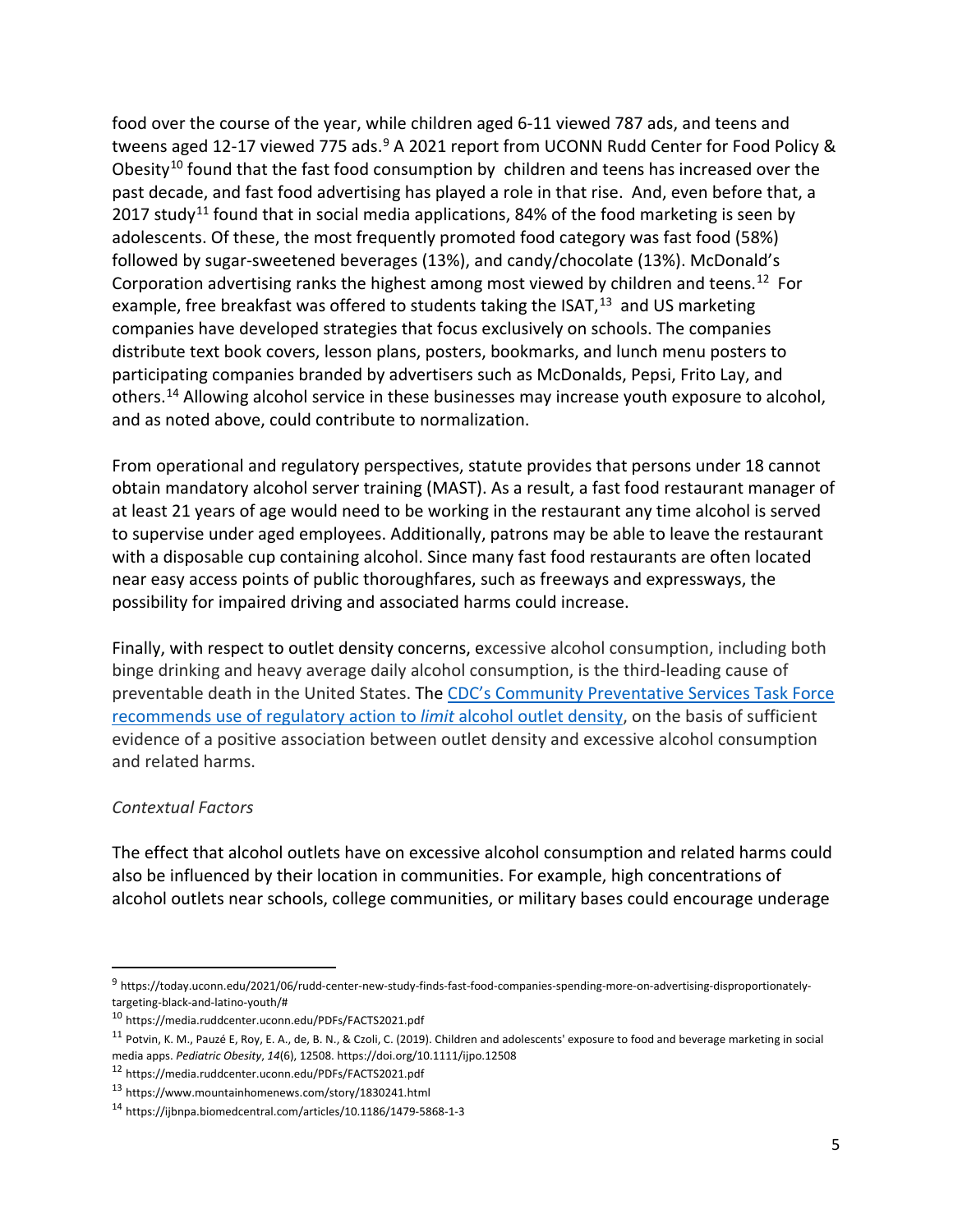and binge drinking, particularly if alcohol outlets are clustered, which can lead to greater price competition and difficulty enforcing liquor laws (e.g., the age 21 minimum legal drinking age).<sup>[15](#page-6-0)</sup>

The Centers for Disease Control and Prevention (CDC) define alcohol outlet density as the number and concentration of alcohol retailers (such as bars, restaurants, and liquor stores) in an area.<sup>[16](#page-6-1) [17](#page-6-2)</sup> Community factors (e.g. socio economic, sociodemographic) can affect the type and mix of alcohol outlets located in a community. In one study, researchers found that alcohol outlets (including both on and off-premise outlets) were concentrated in low-income areas.<sup>18</sup> Further, a 2014 study examining the density of and proximity of fast food restaurants according to levels of median incomes in Boston found that higher income neighborhoods had lower fast food density while fast food restaurants were more concentrated in lower income neighborhoods and near lower income schools.<sup>[19](#page-6-4)</sup>

### **CONCLUSION**

Based on a number of public safety concerns, including but not limited to increased youth access to alcohol products, increased outlet density, and lack of contact with a consumer once food and beverages have crossed the counter, the WSLCB will not issue liquor licenses to fast food restaurants as defined in this policy statement.

The WSLCB will determine whether a restaurant is a fast food restaurant on a case by case basis. To evaluate whether a restaurant is a fast food restaurant, the WSLCB will apply the following review criteria, including but not limited to:

- Number of outlets in a chain;
- Number of employees under the age of 21 in relation to business size and type;
- Business advertising and marketing to determine whether advertising and marketing is targeted at children, adolescents, or both;
- Where food is ordered to determine if the order occurs at a counter area, service window or drive-thru window, kiosk, or some other type of quick service arrangement;
- Where customers pick up food, beverages or both to determine if the pickup occurs at a counter area or service window;

<span id="page-6-0"></span> <sup>15</sup> <https://www.cdc.gov/alcohol/pdfs/cdc-guide-for-measuring-alcohol-outlet-density.pdf>

<span id="page-6-1"></span><sup>&</sup>lt;sup>16</sup> Campbell CA, Hahn R a., Elder R, et al. The effectiveness of limiting alcohol outlet density as a means of reducing excessive alcohol consumption and alcohol-related harms. *Am J Prev Med*. 2009;37(6):556-569. doi:10.1016/j.amepre.2009.09.028.

<span id="page-6-2"></span><sup>&</sup>lt;sup>17</sup> Fact Sheets – Preventing Excessive Alcohol Use. Centers for Disease Control website. www.cdc.gov/alcohol/fact-sheets/prevention.htm. Accessed May 5, 2016.

<span id="page-6-3"></span><sup>18</sup> Morrison C, Gruenewald PJ, Ponicki WR. Socioeconomic determinants of exposure to alcohol outlets. J Stud Alc Drugs. 2015;76:439–446.

<span id="page-6-4"></span><sup>19</sup> Walker, R.E., Block, J. & Kawachi, I. The Spatial Accessibility of Fast food Restaurants and Convenience Stores in Relation to Neighborhood Schools. *Appl. Spatial Analysis* **7,** 169–182 (2014)[. https://doi-org.antioch.idm.oclc.org/10.1007/s12061-013-9095-6](https://gcc02.safelinks.protection.outlook.com/?url=https%3A%2F%2Fdoi-org.antioch.idm.oclc.org%2F10.1007%2Fs12061-013-9095-6&data=04%7C01%7Ckatherine.hoffman%40lcb.wa.gov%7C65b638a7559c4b43c71c08d97fc39137%7C11d0e217264e400a8ba057dcc127d72d%7C0%7C0%7C637681300492113246%7CUnknown%7CTWFpbGZsb3d8eyJWIjoiMC4wLjAwMDAiLCJQIjoiV2luMzIiLCJBTiI6Ik1haWwiLCJXVCI6Mn0%3D%7C1000&sdata=6kXqzUt3Gr%2Fw9aMhTJdpiKC4RoGsNTnZCCOWKwz1JTk%3D&reserved=0)